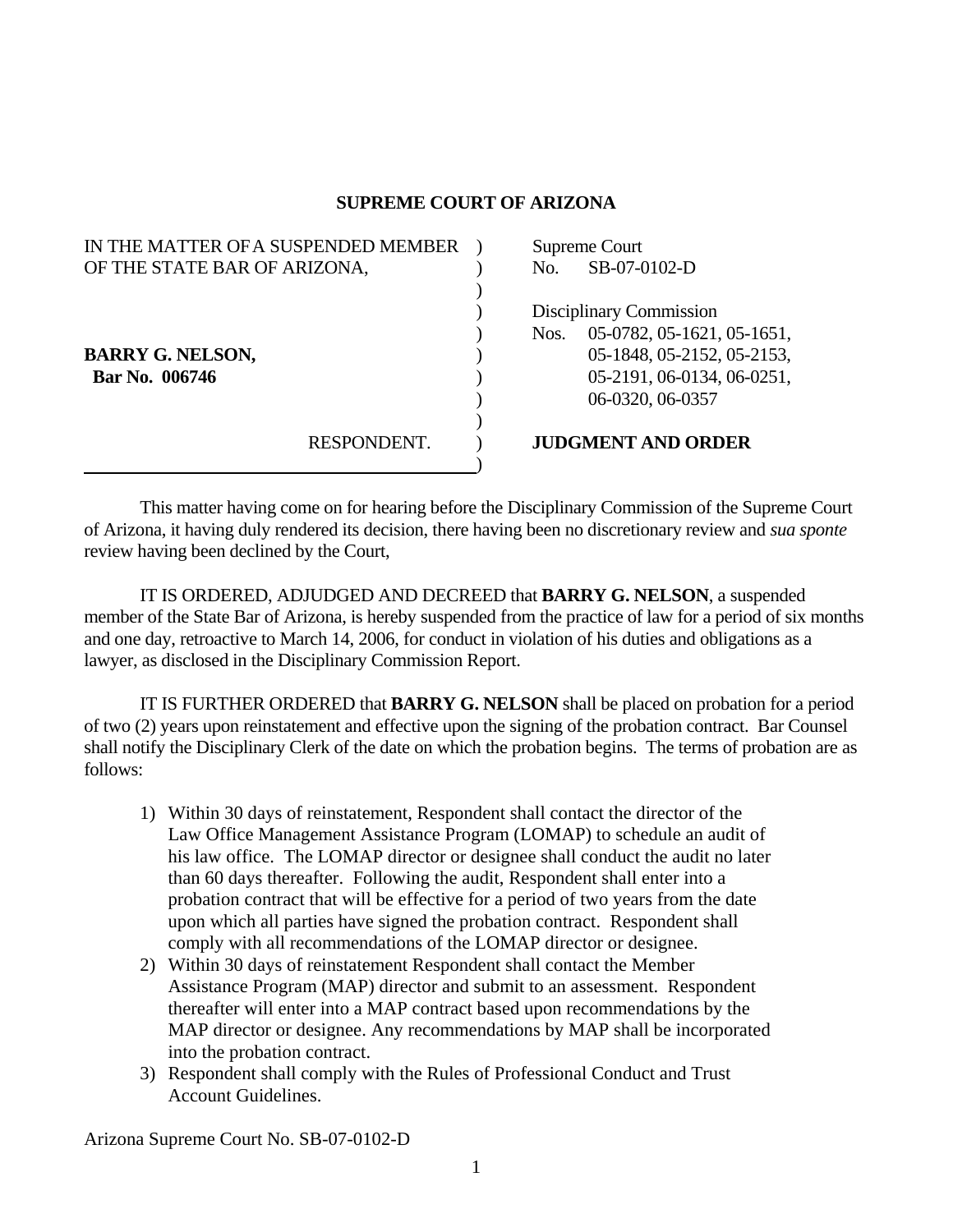## Page 2 of 3

- 4) Respondent shall pay all costs incurred in these disciplinary proceedings, including the assessment by LOMAP and MAP.
- 5) In the event that Respondent fails to comply with any of the foregoing conditions, and the State Bar receives information to that effect, bar counsel shall file with the Hearing Officer a Notice of Non-Compliance, pursuant to Rule 60(a)5, Ariz. R. Sup. Ct. The Hearing Officer shall conduct a hearing within thirty days after receipt of said notice, to determine whether the terms of probation have been violated and if an additional sanction should be imposed. In the event there is an allegation that any of these terms have been violated, the burden of proof shall be on the State Bar of Arizona to prove non-compliance by clear and convincing evidence.

 IT IS FURTHER ORDERED that **BARRY G. NELSON** shall pay restitution in the following amounts to the following individuals:

| Rosalina Verdugo    | 100.00      |
|---------------------|-------------|
| Mary Huerta         | \$2,000.00  |
| Greg Curtis         | \$2,145.00  |
| Amanda Simpson      | 700.00      |
| John Trojanovich    | \$1,290.00  |
| Carlos Villicana    | \$2,500.00  |
| <b>Brenda Nowak</b> | \$1,300.00  |
| Katherine Jacobs    | \$1,500.00  |
| TOTAL:              | \$11,535.00 |

 IT IS FURTHER ORDERED that Respondent shall participate in fee arbitration through the State Bar fee arbitration program if requested by client Alejandro Badilla.

 IT IS FURTHER ORDERED that Respondent shall comply with all applicable provisions of Rule 72, Rules of the Supreme Court of Arizona, and he shall promptly inform this Court of his compliance with this Order as provided in Rule 72(e).

 IT IS FURTHER ORDERED that Respondent shall comply with all rule provisions regarding reinstatement proceedings.

Arizona Supreme Court No. SB-07-0102-D